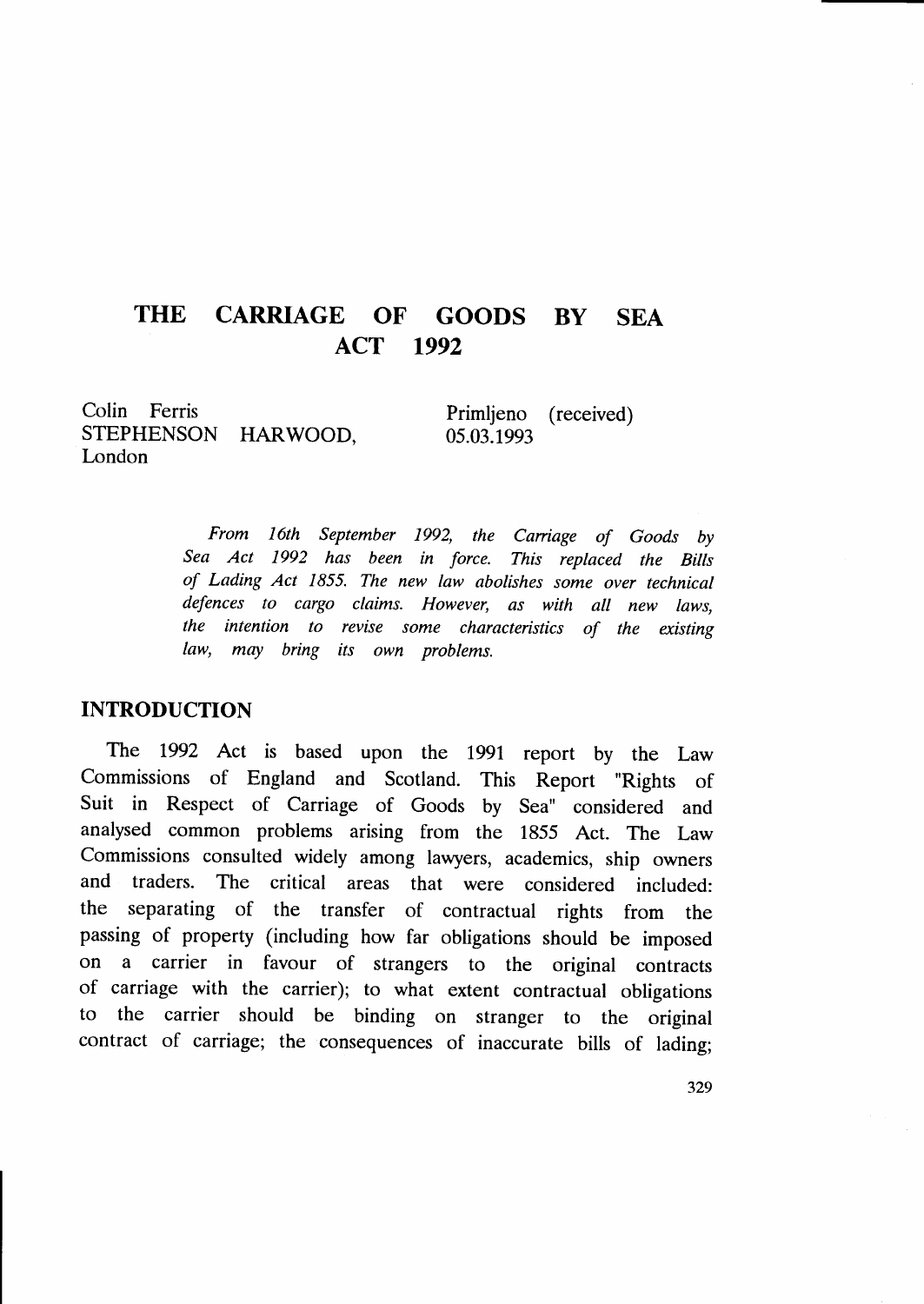the increasing use of waybills and the extent to which the transfer of rights under these should be similar to the transfer of rights under bills of lading and, in addition, considering the future of the law in the light of technological developments and how these affect the transfer of contractual rights.

The Law Commissions proposed a Bill to be put before Parliament. This draft Bill has now passed into law as the 1992 Act.

# THE SEPARATION OF CONTRACTUAL RIGHTS FROM THE PASSING OF PROPERTY

Under the 1885 Act, the rights against a carrier were transferred to the consignee of goods named in the bill of lading and to every endorsee "to whom property and the goods therein mentioned shall pass upon or by reason of such consignment or endorsement".

This proved a problematical requirement for banks (among others) who might take bills of lading as security, but who never required property by consignment or endorsement. Furthermore, where property passed other than by consignment or endorsement of the bill of lading, no rights under the bill of lading were transferred. This latter kind of case caused particular difficulties with regard to claims relating to bulk cargoes where the 1855 Act became affected by the Sale of Goods Act, another 19th Century Act (but whose latest form was passed in 1979). According to Section 16 of the Sale of Goods Act, property passed only when "ascertained" to a particular receiver. In this sense, to "ascertain" property means, broadly speaking, to separate it such that it can be identified as being belonging to a particular receiver. Where property remained in bulk (for example, a ship full of grain with no distinguishable portions of cargo that could be allocated or "ascertained" as belonging to any particular receiver), then the unfortunate receiver could not claim from the carrier under the bill of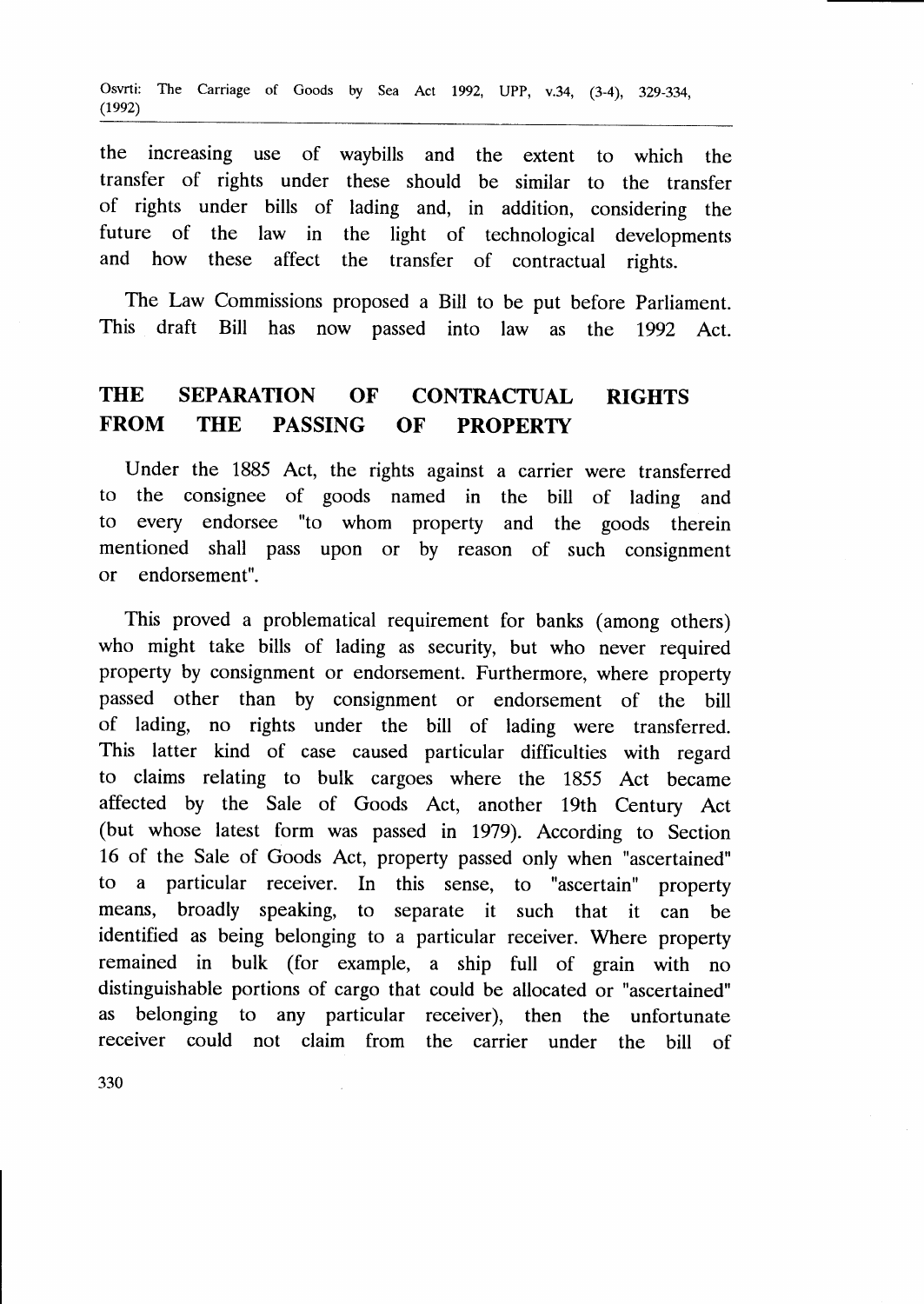Osvrti: The Carriage of Goods by Sea Act 1992, UPP, v.34, (3-4), 329-334,  $(1992)$ 

lading for complete or short or total non-delivery because, as is obvious, the undelivered cargo was never "ascertained".

The 1992 Act takes a quite radical but also fairly simple approach to this problem. This is to follow the American approach (adopted as long ago as 1916) whereby the lawful holder of a bill of lading is entitled to sue to carrier in contract for loss or damage to the goods covered by the bill (and whether or not property passes by reason of consignment or endorsement of the bill). This approach also has the advantage of being common in many european countries. The  $1992$  Act contains this reform in Section  $2(1)$  which provides that anyone who reform in Section  $2(1)$  which provides that anyone who becomes the lawful holder of a bill of lading (or, following the 1992 Act, a waybill or delivery order) is entitled, just by becoming the holder of that bill (etc) or by being the person to whom delivery was to be made to exercise all rights of suit under the contract of carriage.

By transferring rights to the holders of bills of lading or those entitled to delivery, it is clear that persons who have not suffered a loss may be able to sue. However, the Law Commissions took the view that it was better for a sea carrier not to be able to rely on technical defences rather than allow someone who has suffered no loss to bring an action. The sea carrier is still protected from any serious claim for damages by the fact that the English Court will not award significant damages to those that have suffered no loss. The drawback, however, is that the shipowner may be put to some considerable inconvinience by defending a claim (and possibly dealing with an arrest) in the meantime.

A further danger might be that bills of lading could be endorsed after delivery of the goods, perhaps creating a trade in bills of lading simply to create opportunities for suing carriers. The 1992 Act makes some attempt to deal with this problem (rather than leaving it to the existing rather obscure English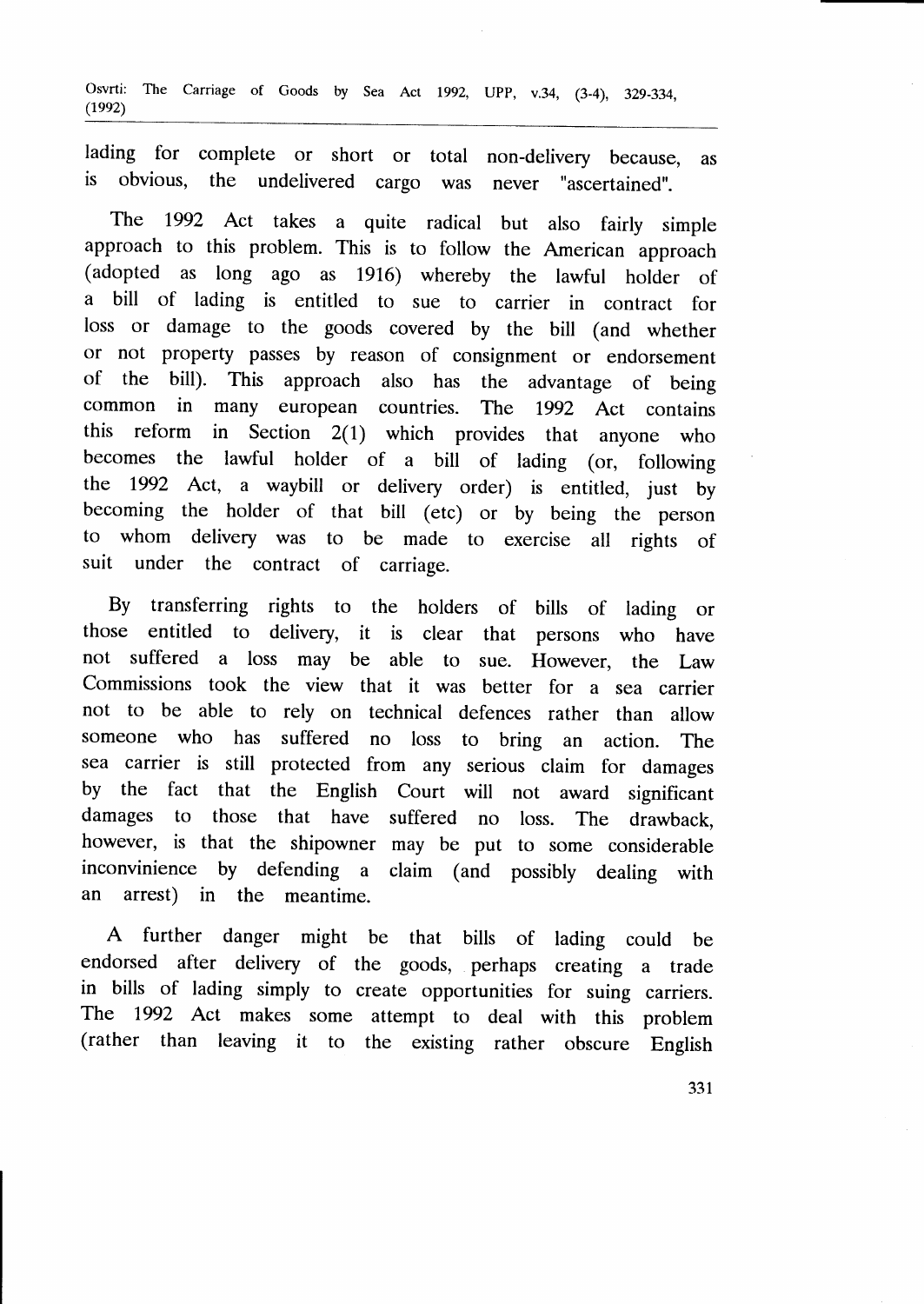Osvrti: The Carriage of Goods by Sea Act 1992, UPP, v.34, (3-4), 329-334,  $(1992)$ 

law relating to trading in actions - which is generally illegal). Section 2(2) prevents the transfer of rights that would otherwise take place according to the Act where the holder of the bill does not become entitled to such before the right to possession of the cargo ceases to attach to the possessor of the bill. The problem with this is that it may not be at all clear from a particular bill of lading whether such rights have been lost or not. The position of the carrier (and indeed the bill of lading holder) may therefore still give rise to problems and some confusion.

## IMPOSING OBLIGATIONS TO THE CARRIER UPON THE BILL OF I.ADING (ETC) HOLDER

The 1855 Act provided in its introduction that rights against the carrier should pass with the property, but nothing is said about the transfer of any obligations owed to the carrier. Rather than leaving the carrier only with a right to sue the shipper or character (if appropriate) the new Act takes the more consistent approach by imposing on any person claiming delivery "the same liabilities under that contract as if he had been a party to that contract". This in fact could have the effect of imposing obligations even if the cargo is not actually received - for example if it is destroyed before unloading but after damage has been incurred.

Perhaps unfairly, the Act does not limit the obligations that cannot be transferred onto a Receiver. In particular, he may be liable for the shipper's loading of dangerous goods. There may therefore be a new growth of claims by receivers against shippers, trying to seek indemnities for claims for carriers. On the other hand, the Act also makes it clear that the original contracting parties' rights and obligations are not terminated. This therefore would appear to give the carrier the option of suing either the shipper or the receiver. This choice may yet bring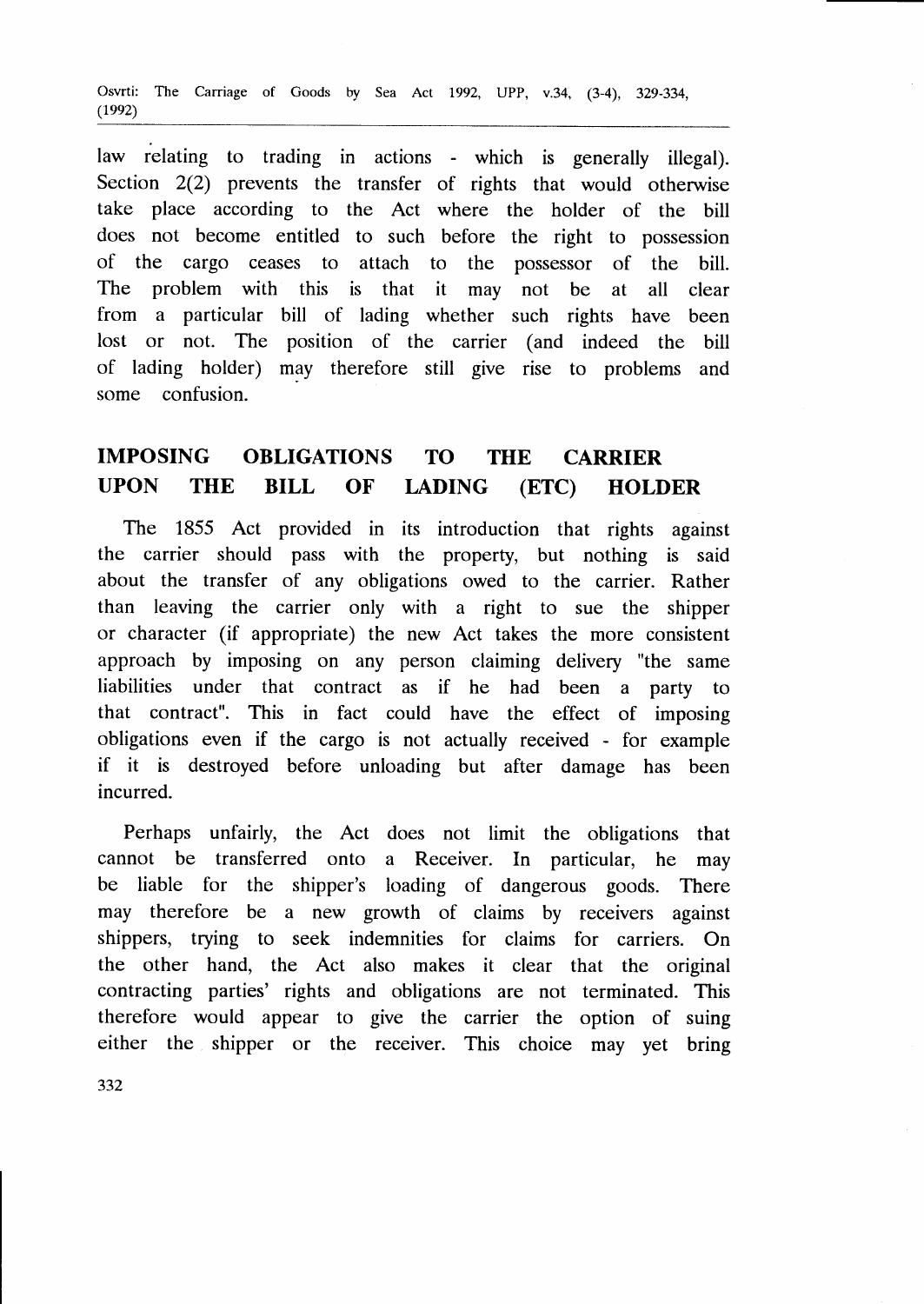Osvrti: The Carriage of Goods by Sea Act 1992, UPP, v.34, (3-4), 329-334,  $(1992)$ 

uncomfortable results with commercial considerations coming into<br>the decision as to which of the parties should be sued to which of the parties should be sued.

## INACCURATE STATEMENTS

In the old 1855 Act, (Section 3) statements in bills of lading were held to be conclusive evidence "as against the Master or other person signing" the bills of lading. This was an expression treated very narrowly by the Courts who, strangely, decided that where no goods at all were shipped, a Master could not bind the carrier by his signature although the carrier would be bound if some (but not the stated quantity) of goods were carried. Section 4 of the 1992 Act corrects this peculiarity and makes such descriptions conclusive whether or not a part cargo has or has not been loaded.

However, what this reform does not do is deal with the frequent reservations contained in bills of lading which deny that the bills of lading are actually statements of quantity or where the insertions themselves are qualified as being "said to be" or otherwise.

#### THE WAYBILL

In recent years, particularly in short regular voyages, (for example ro-ro traffic across the English Channel and North Sea) the use of Waybills has become common. The Waybill is a receipt for goods and frequently incorporates contract terms but it is not something that is capable of transferring property, or it was not before the 1992 Act. Under the old law, the question of property transfer had to be dealt with in other contracts and the use of a Waybill also had the advantage for the carrier of avoiding automatic legislation such as the Hague Visby Rules. The 1992 Act grants the same rights to the Waybill holder as it does to the bill of lading holder but at the